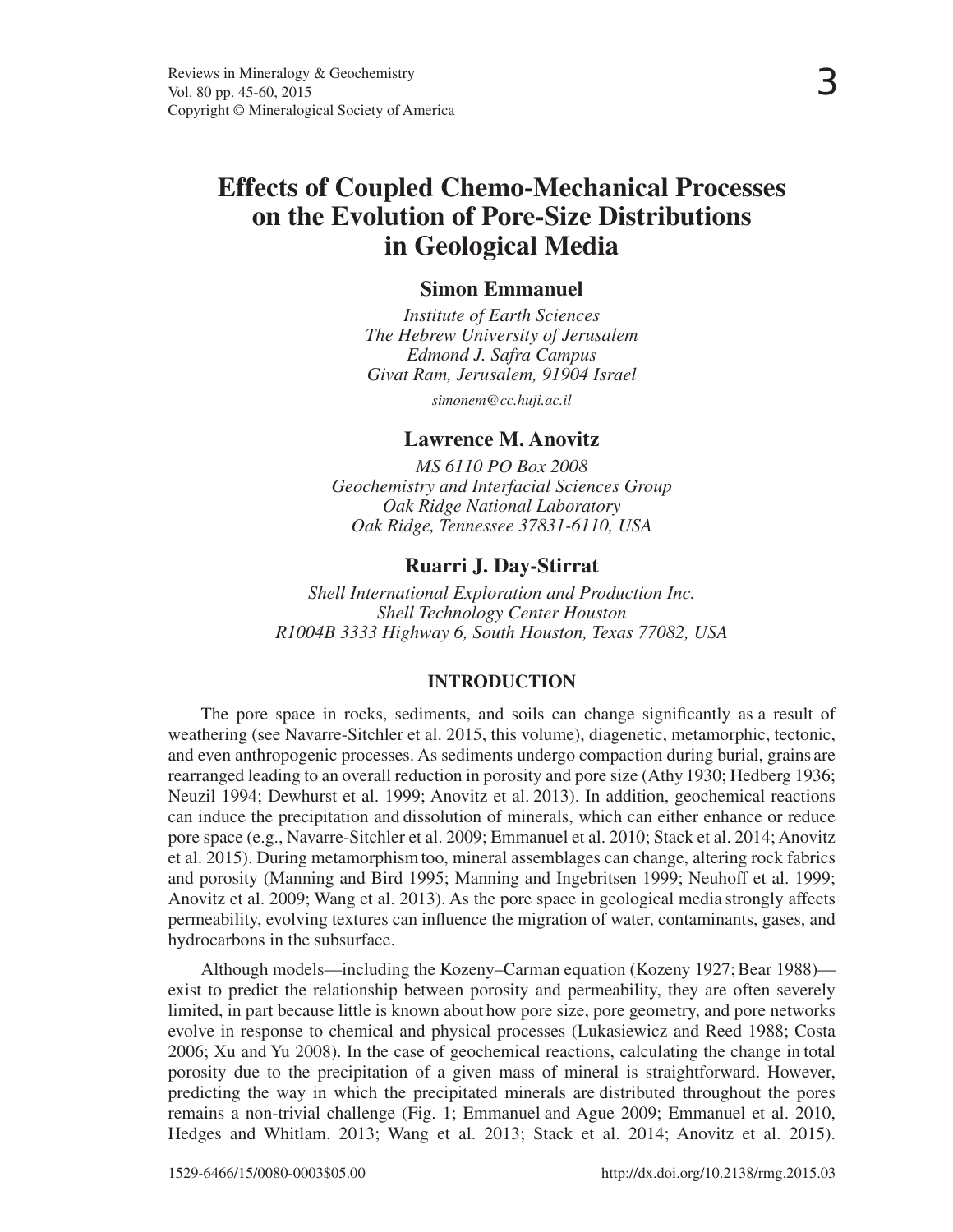

**Figure 1.** Schematic representation of the effect on pore-size distribution of mineral growth. As pores shrink, the distribution shifts to the left but the peaks also shrink, resulting in the reduction in overall porosity.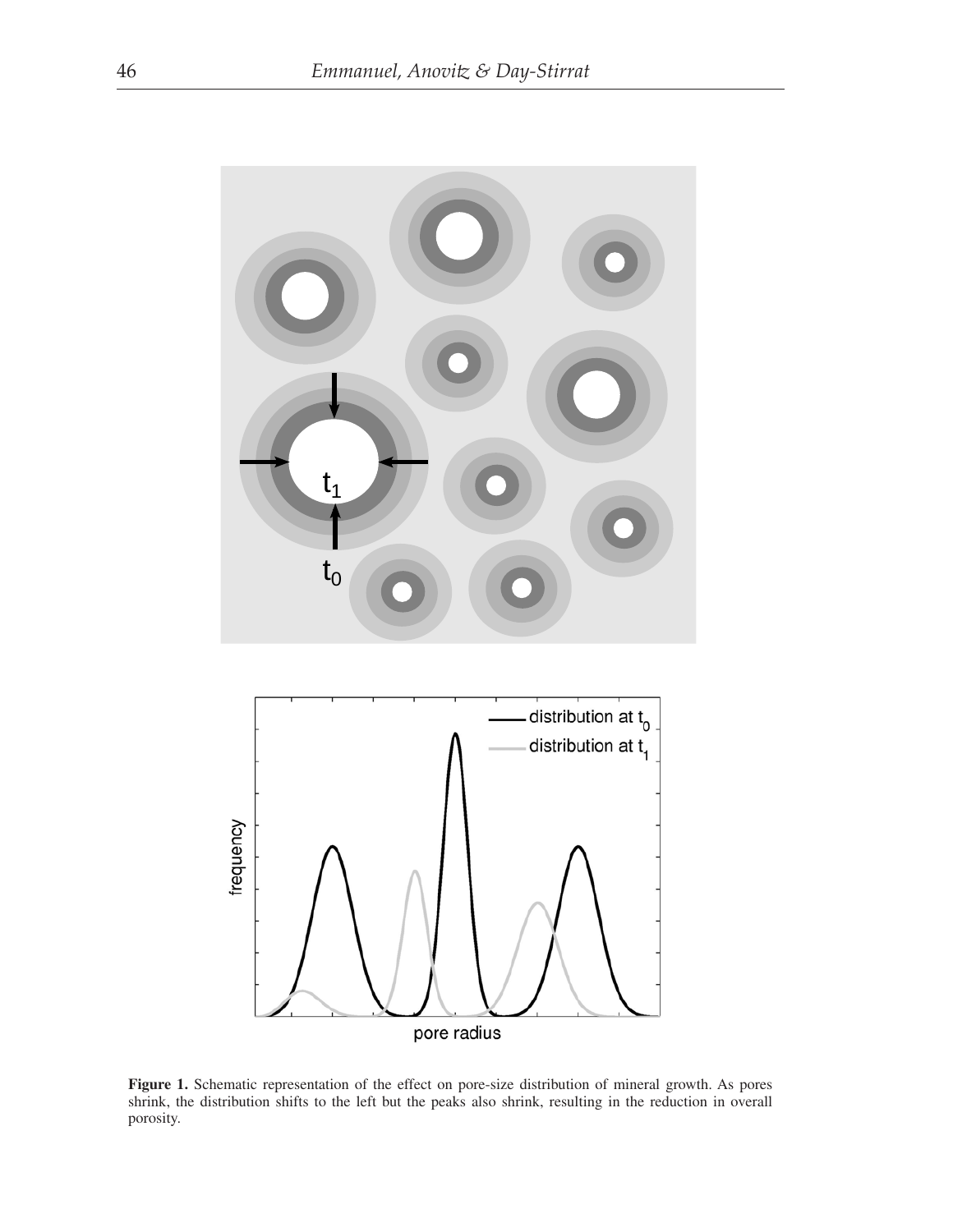Similarly, the impact of mechanical processes on the development of pore-size distributions and the anisotropy of pore networks has yet to be resolved to a satisfactory level (Day-Stirrat et al. 2008a,b, 2010). An important step towards understanding how pores evolve in different geological scenarios is to develop mathematical frameworks that can describe the effects of geochemical reactions and mechanical compaction on porousrock matrices. Here, we present three different phenomenological models that describe the effect of geochemical reactions and mechanical processes on the evolution of pore-size distributions in geological media. As both of these processes can alter pore size, we also develop a framework for coupling the geochemical and mechanical modes of evolution. In addition, we review some of the attempts to use these models to simulate actual field and laboratory data, and explore some of the open questions and directions for future research.

## **PORE-SIZE EVOLUTION DURING MINERAL PRECIPITATION AND DISSOLUTION**

Mineral precipitation typically reduces the size of voids while dissolution increases them, and the use of powerful computational methods has enabled such processes to be simulated directly at the pore scale. Lattice-Boltzmann models have been used to map the evolution of the solid–fluid interface (e.g., Kang et al. 2002, 2005, 2007; Huber et al. 2014), while pore network models—which replace the complex geometry of the pore space with a network of interconnected pores and channels—have provided insight into the scale dependence of geochemical rate laws (Li et al. 2006; Meakin and Tartakovsky 2009). However, although porescale models can be powerful tools, they are unable to resolve processes that operate at scales smaller than the grid size. In many rocks, pore sizes are highly multiscalar, ranging from the nanometer scale up to hundreds of microns or larger; modeling processes that simultaneously occur at these different scales represents a major challenge. In addition, there is significant evidence (Rother et al. 2007; Anovitz et al. 2013b; Hedges and Whitelam 2013; Kolesnikov et al. 2014) that as pores become smaller the physical properties of the fluids contained within them are strongly altered, further complicating matters. In any given representative volume there may be many millions of individual voids of varying size and shape. Thus, if geochemical processes are size-dependent, it may be more practical to adopt an approach that attempts to simulate the evolution of pores across a wide range of spatial scales.

One approach that couples a statistical description of pore size with a mechanistic view of their evolution involves using a partial differential form of a continuity equation to track temporal changes to pores and pore-size distributions (Or et al. 2000; Leij et al. 2002). In its simplest geochemical formulation, the equation effectively tracks changes to the pore size frequency as a result of precipitation or dissolution:

$$
\frac{\partial f_r}{\partial t} = -\frac{\partial (vf_r)}{\partial r},\tag{1}
$$

where  $f_r$  is a function describing the number of pores, characterized by a radius  $r$ , per unit volume of rock, sediment, or soil; the variable can be thought of as akin to a probability density function for pore size. In this framework the parameter  $\nu$  is the rate of change of pore size in units of distance per unit time and represents the rate of contraction or growth of the pores. This rate parameter is dependent on the mineral being precipitated or dissolved, as well as environmental conditions such as solution chemistry, temperature, and pressure, and the parameter can be dependent on pore size. This framework represents a much simplified version of other models describing pore size evolution (Or et al. 2000; Leij et al. 2002) in that it assumes that the total number of pores is conserved and that pores can only change as a result of geochemical processes. As a result, additional diffusional and sink terms are not included.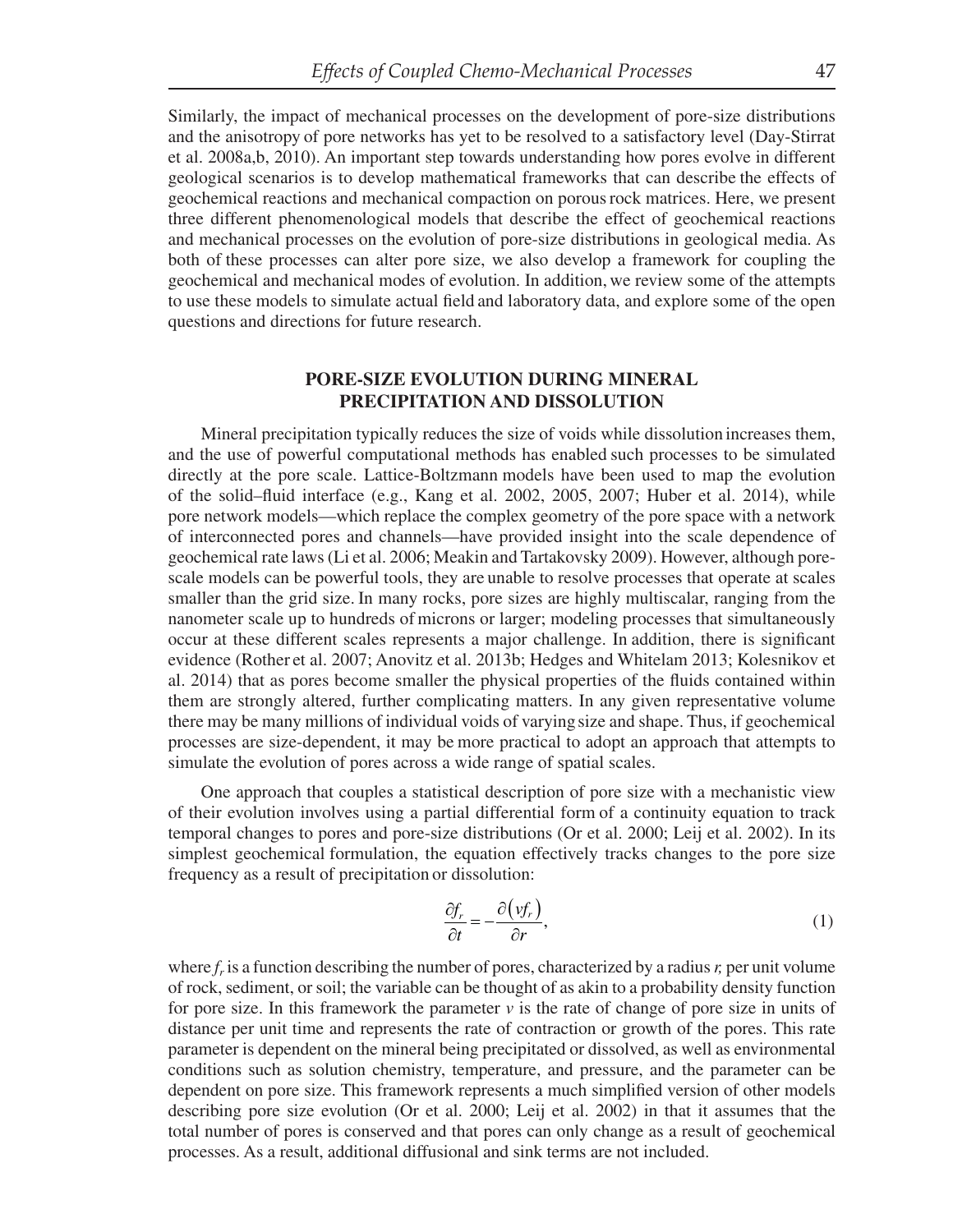In the simplest scenario, *v* is a constant, and it can be related to a standard expression for the geochemical reaction rate by (Lasaga 1998)

$$
v = -v_m k \left( \Omega^a - 1 \right)^b, \tag{2}
$$

where  $v_m$  is the molar volume of the precipitating or dissolving mineral,  $k$  is a rate constant,  $\Omega$  is the bulk degree of saturation (i.e., the ratio of the ion activity product to the solubility product), and *a* and *b* are positive exponents. In this convention if the sign of  $\nu$  is positive, dissolution occurs and pore size increases. Importantly, a constant value for *v* implies that the pores of all sizes respond to geochemical conditions in the same way so that all pores contract or expand at the same rate. Moreover, such behavior implies that precipitation will cause small pores to close first, although during diagenesis some studies have reported that this is not necessarily the case (Putnis and Mauthe 2001; Emmanuel et al. 2010; Anovitz et al. 2013a, 2015) Deviation from a uniform pore size reduction could be due to preferred flow paths and higher reactant fluxes though large pores. Alternatively, the effects of interfacial energy in very small pores could make *v* size-dependent (Emmanuel and Berkowitz 2007; Emmanuel and Ague 2009; Emmanuel et al. 2010; Hedges and Whitelam 2013; Rother et al. 2007; Anovitz et al. 2013b; Kolesnikov et al. 2014). Such effects will depend both on pore size and pore geometry. For pores with convex walls (see Fig. 2) as opposed to pores with concave walls (e.g., spherical pores) the expression could have the form (Emmanuel and Ague 2009):

$$
v = -v_m k \left( \left[ \Omega \exp \left( \frac{-2v_m \gamma \cos \theta}{RTr} \right) \right]^{a} - 1 \right)^{b}, \tag{3}
$$

where  $\gamma$  is the interfacial energy,  $\theta$  is the dihedral angle between adjacent pore walls, *R* is the gas constant, and *T* is temperature. Crucially, this size-dependent modification effectively reflects the increased solubility of tiny crystals with high curvature. This means that grains with low curvature (large grains) can grow in big pores at the same time that smaller, high-curvature grains are prevented from growing in small pores. However, this effect is only expected to be important in nano-scale pores, or at very low levels of supersaturation. Elevated temperatures, too, may reduce size-dependent effects. For a much more detailed discussion of the solid–fluid



**Figure 2.** Schematic diagram showing the geometry for simulated crystal growth. Crystal growth occurs on the convex walls of a square cuboid-shaped pore; as the pore is filled during mineralization, the pore size decreases and crystal curvature increases. The dihedral angle is marked as  $\theta$ , and the characteristic size of the pore is indicated by the dimension *r*. Adapted from Emmanuel and Ague (2009).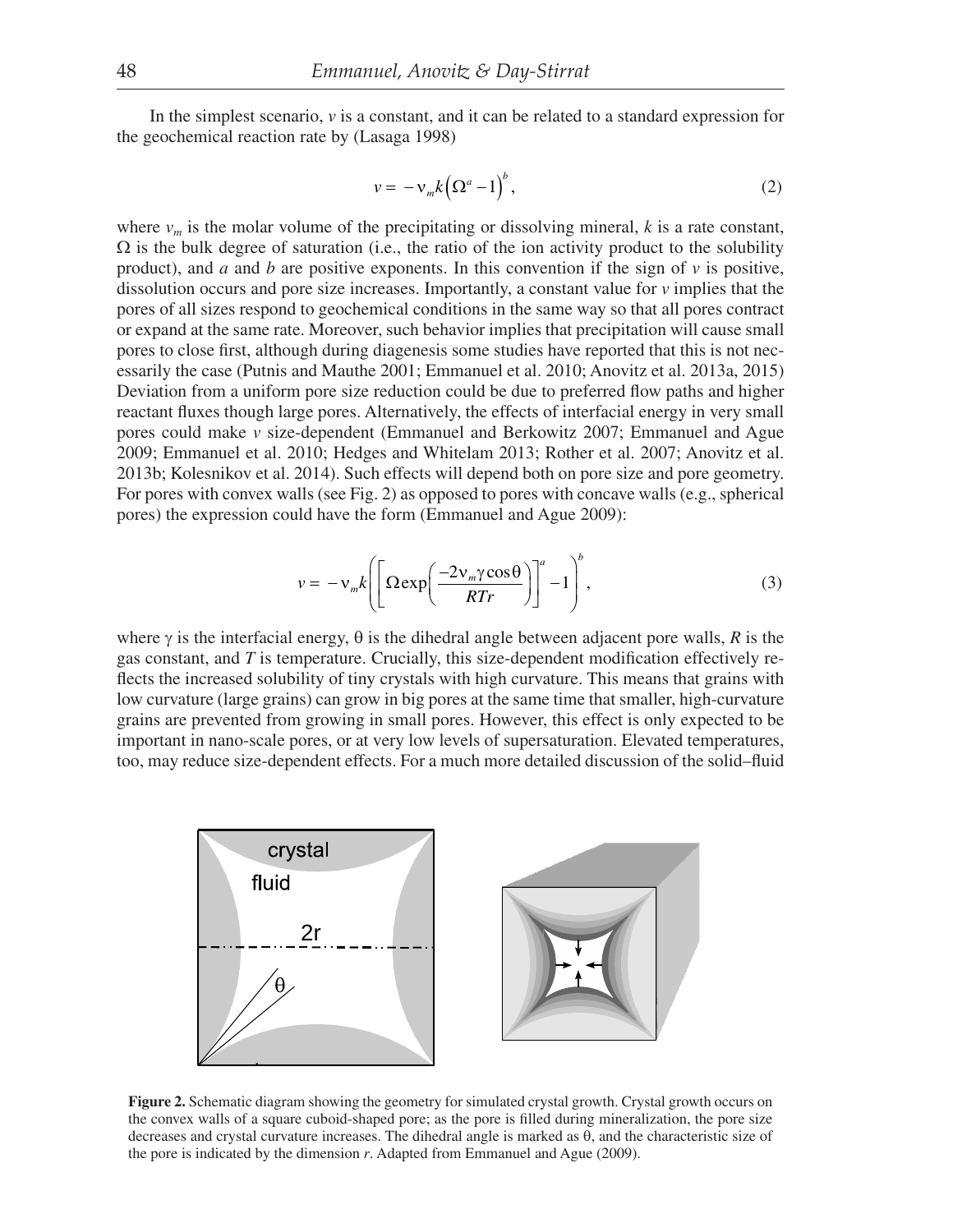interface at the nanometer-scale and its influence on fluid structure and fluid–solid interactions the reader is referred to other papers (e.g., Zhang et al. 2004, 2006; Vlcek et al. 2007; Mamontov et al. 2009; Wesolowski et al. 2012).

While Equation (1) possesses the relatively straightforward structure of an advection equation, the variable *fr* (i.e., the density of pores of a given size) is not a commonly reported parameter, in part due to the difficulty of assigning a representative size to the irregularly shaped pores typically found in natural porous media (Anovitz et al. 2009, 2013a, 2015). Descriptions of the various techniques used to measure pore-size distributions are given by Anovitz and Cole (2015, this volume) and Navarre-Sitchler et al, (2015, this volume). Such methods often report size distributions in terms of the *volume* of pores of a given size (or, more correctly, in a certain interval of sizes) per volume of sample. Using such data a cumulative porosity curve can be obtained so that the total porosity  $\varphi$  in the interval  $r_1$  to  $r_2$  is given by the following integral:

$$
\varphi = \int_{r_1}^{r_2} \varphi_r \, \mathrm{d}r,\tag{4}
$$

where  $\varphi_r$  is the probability density function for pore size multiplied by the total porosity. Practically speaking,  $\varphi_r$  can be calculated from pore size data by numerically differentiating the cumulative porosity curve with respect to pore size (e.g. Anovitz et al. 2015). If the pores of a given size possess a characteristic volume,  $V_r$ , then  $f_r = \varphi_r / V_r$ , and Equation (1) becomes

$$
\frac{\partial (f_r/V_r)}{\partial t} = -\frac{\partial (\nu \varphi_r/V_r)}{\partial r}.
$$
\n(5)

For the simplest case in which the pores are spherical it follows that

$$
\frac{\partial \left(\varphi_r \, / \, \frac{4\pi r^3}{3}\right)}{\partial t} = -\frac{\partial \left(\nu \varphi_r \, / \, \frac{4\pi r^3}{3}\right)}{\partial r},\tag{6}
$$

and using the quotient rule it can be shown that the expression simplifies to

$$
\frac{\partial \varphi_r}{\partial t} = -\left[ \frac{\partial (\nu \varphi_r)}{\partial r} - \frac{3\nu \varphi_r}{r} \right].
$$
\n(7)

The extra term on the right hand side of the equation is a geometric term that effectively serves to increase overall porosity when pores expand, and reduce overall porosity when pores shrink. Similar expressions can be developed for different pore geometries; for example, in the case of cylindrical pores undergoing radial shrinkage it can be shown that the geometric term is 2  $v\varphi_r/\eta$ , while for cuboid pores with uniaxial shrinkage the term is  $v\varphi_r/\eta$ . These equations can be readily solved for a range of initial distributions by numerically solving 1D partial differential equations.

In its basic form the model assumes a constant supply of reactants, although in principle it could be coupled to a reactive transport equation that conserves mass. While a fully coupled model would be more realistic, the main way in which pore-size distributions evolve can be shown by considering Equation  $(7)$  on its own. When  $\nu$  is constant, the model, as expected, predicts that as pores are filled, smaller pores are the first to be filled. To demonstrate the way pores of different sizes are predicted to change, Figure 3 shows a simulation of a bimodal distribution: the peak initially located at 30  $\mu$ m is much higher than the peak at 60  $\mu$ m; however, by the end of the simulation both peaks are approximately equal in height. While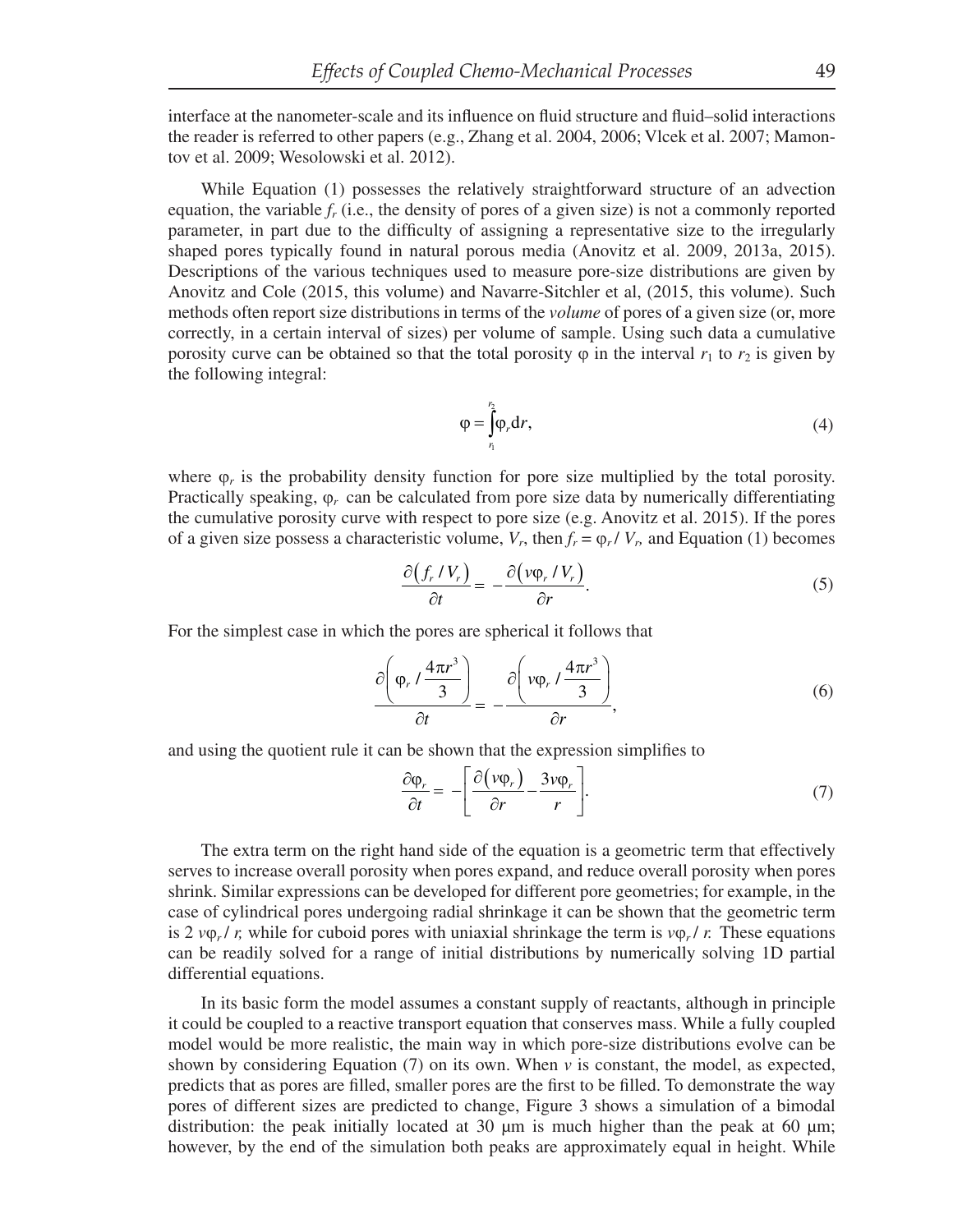the *v* parameter determines the rapidity with which the curves evolve, the model predicts that under constant conditions pore-size distributions will evolve along fixed paths.

Although such models contain a number of simplifying assumptions, they can nevertheless provide important insights into the processes governing the evolution of pore-size distributions during mineralization. In a study examining varying levels of quartz cementation in sandstone from the Stø formation in the Barents Sea (Fig. 4; Emmanuel et al. 2010), reduction in pore size was found to be non-uniform across different sizes, so that pores with radii smaller than approximately 10  $\mu$ m appeared to undergo very little change (Fig. 5a). Fluid flow in the system was thought to be minimal, and the study used a complex diffusion-reaction equation with moving boundary conditions to simulate the evolution of pore sizes. However, Equation (7) on its own can be used to model the evolution of the porous matrix from high porosity to low porosity in a much more straightforward way. Using the pore-size distribution in the least-cemented sample as an initial condition, the constant-*v* model performs adequately at simulating the shift of the peak initially located at 13.5  $\mu$ m to ~12.3  $\mu$ m (Fig. 5b). However, the model also predicts that the peak originally appearing at 8.5 μm should shift to around 7.4 μm and that the peak at 2 μm should disappear altogether. In contrast, in the low-porosity sample, both measured peaks remain unchanged. Significantly, the preferential filling of larger pores has been reported in other studies of sandstones (Putnis and Mauthe 2001; Anovitz et al. 2013a, 2015) and this type of behavior may be relatively common.

There are a number of mechanisms that could lead to the preferential filling of larger pores. Clay coatings in small pores may inhibit quartz cementation, and the timing of clay mineral formation, as well as the extent of coverage, may be critical factors. Alternatively, limited connectivity and subsequent limited solute flux in small pores may restrict the supply of dissolved silica available for quartz precipitation (Emmanuel et al. 2010). However, both simulations and measurements indicate that interfacial energy effects could also play an important role (Emmanuel and Berkowitz 2007; Emmanuel and Ague 2009; Emmanuel et al. 2010): when using the size-dependent expression for  $v$  in Equation (3), the model produces an excellent match with the measured data (Fig. 5c). Critically, in this simulation only two variables were changed to obtain a good fit:  $k$  and  $\Omega$ . All other parameters were taken from the



**Figure 3.** Simulation of the temporal evolution of pore-size distributions based on Equation (7). The initial bimodal distribution is based on the sum of two normal distributions. In the simulation  $\nu$  is arbitrarily set to  $10 \mu m k y^{-1}$ .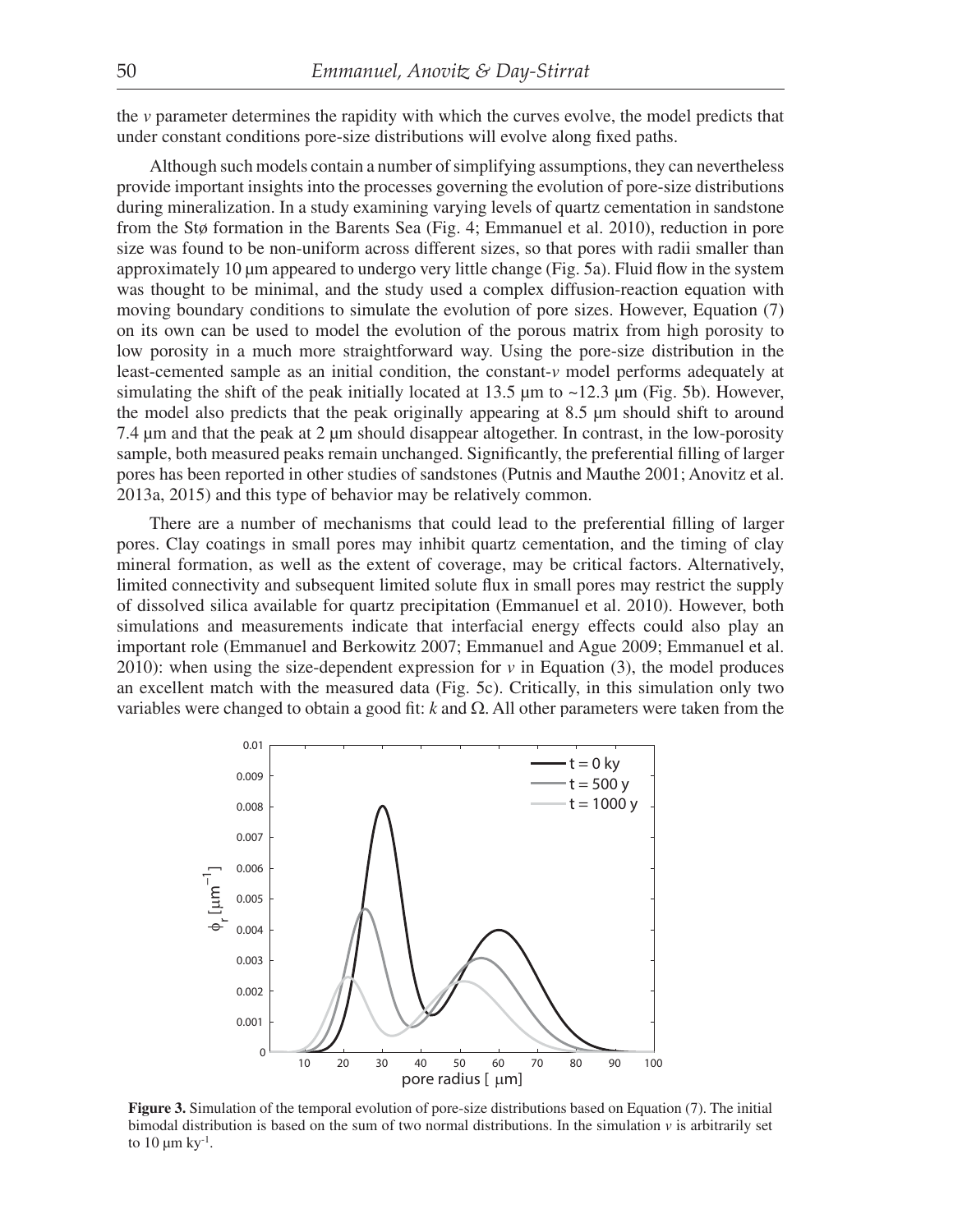

**Figure 4.** Scanning electron microscope images of sandstone samples from the Stø Formation (Barents Sea). (a) A high porosity  $\langle -21\% \rangle$  sample, and (b) a low porosity sample  $\langle -12\% \rangle$  with a high degree of quartz cementation. Note that the pores typically have convex walls.

literature and are given in the caption for Figure 5. Importantly, this model suggests that the level of supersaturation during cementation was extremely low with  $\Omega = 1.0004$ , a value that is similar to that calculated by Emmanuel et al. (2010) using a more complex reactive transport model. At higher levels of supersaturation, pores smaller than  $10 \mu m$  are also filled, so that the model behavior evolves towards that of the constant-*v* model.

One of the main limitations of the pore-size distribution approach presented here is that although the sizes of the pores can be predicted, their spatial ordering and connectivity are not expressed. As pores get smaller, flow through throats can be restricted, and when throats < 10 nm the overlap of electrical double layers (EDL), particularly in clay-rich media, can further modify transport rates (see Tournassat and Steefel 2015, this volume). As a result, such models cannot, on their own, be used to simulate the development of preferential pathways for flow, and they are, therefore, more appropriate for regimes in which fluid flow is minimal. Despite this limitation, the simulations show that the integration of geochemical reaction kinetics into a continuity equation for pore-size evolution can produce realistic results, shedding light on the existence of size-dependent processes. While the model will not be able to describe all scenarios involving mineral reactions, it should be applicable to systems in which the rate of mineral reaction is limited by surface kinetics (i.e., the reaction rate is slow compared to the flux of reactant transport) as the concentrations of reactants in different pores are expected to be uniform. Such conditions are likely to prevail for the slow rates of quartz precipitation in many diagenetic scenarios.

#### **PORE-SIZE EVOLUTION DURING MECHANICAL COMPACTION**

While geochemical reactions can strongly influence the porosity and pore-size distributions in soils and rocks, mechanical compaction can also be an important factor in many scenarios. Sediment burial, soil tillage, and aquifer pumping can all lead to pore shrinkage and even pore collapse. To demonstrate the difficulties associated with developing models to describe poresize evolution during compaction, we start by adopting a similar approach to that used in the previous section and consider the rate of change in the density of pores of a given size, *r*, as a result of an applied stress,  $\sigma$ . From the chain rule this can be expressed as:

$$
\frac{\partial n_r}{\partial \sigma} = \frac{\partial r}{\partial \sigma} \frac{\partial n_r}{\partial r},\tag{8}
$$

where  $n_r$  is a function describing the number of pores characterized by length scale  $r$  per unit mass of soil or rock. Note that this is slightly different from the  $f<sub>r</sub>$  function in Equation (1)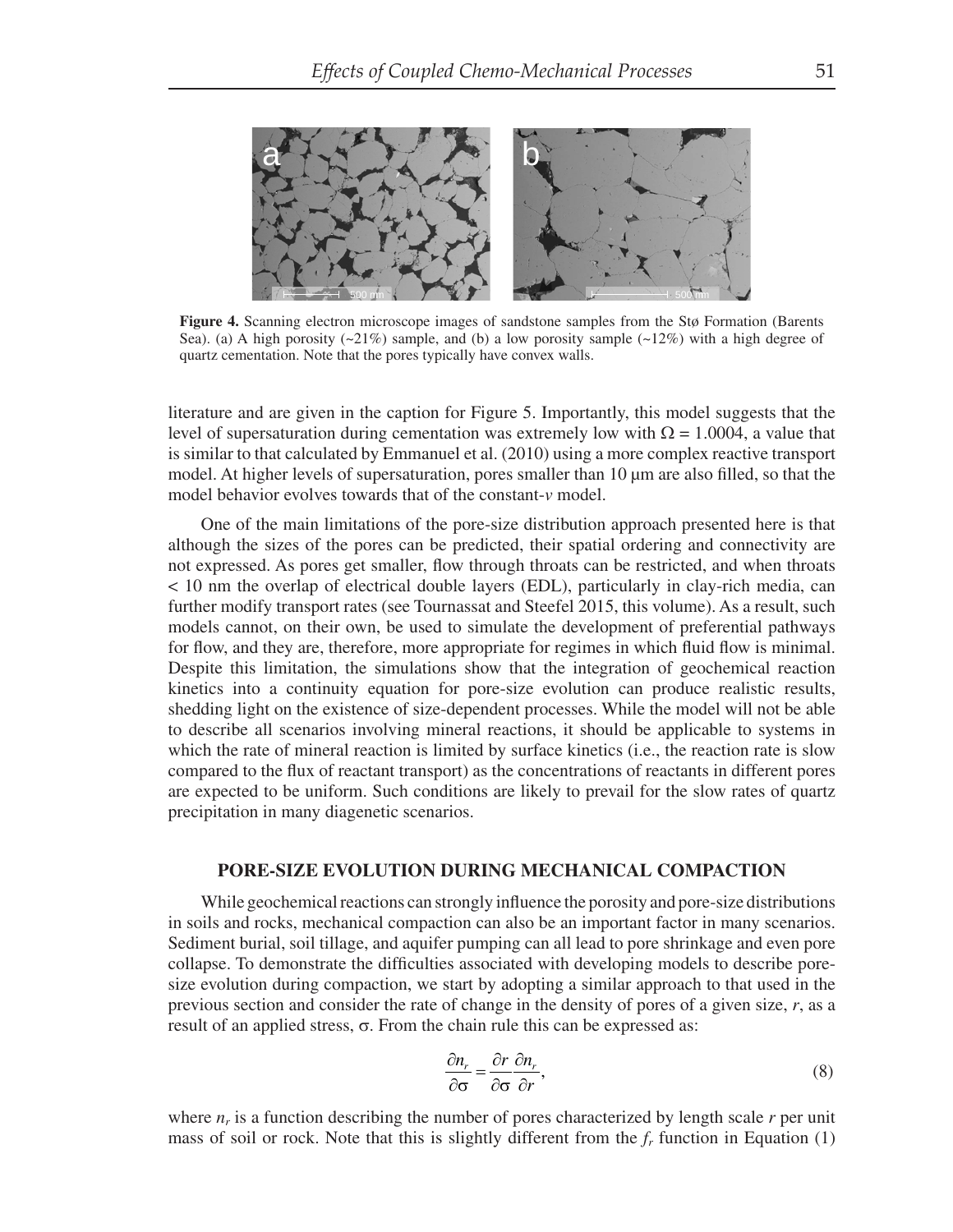which is defined as the number of pores per unit volume. This is because during compaction it is easier to track changes to a given mass than changes to a given volume. A further difference between Equation (1) and Equation (8) is that, for the case of mechanical compaction, the rate of change is expressed with respect to  $\sigma$  rather than time. As a result, this model is not temporally dynamic and considers only stress-induced changes at equilibrium. Such an approach is likely to be appropriate for systems in which the rate of change in stress is very slow, which is typically the case during burial and diagenesis. For simplicity, we adopt here a simplified approach which assumes that: (i) the pores are spherical; (ii) uniform compression is applied; and (iii) the material is homogenous with an effective bulk modulus, *B*. Using these assumptions, it can be shown that Equation (8) becomes

$$
\frac{\partial n_r}{\partial \sigma} = \frac{r}{3B} \frac{\partial n_r}{\partial r}.
$$
\n(9)

As the pores are spherical they have a characteristic volume,  $V_r$ , so that  $n_r = \varepsilon_r / V_r$ , where  $\epsilon_r$  is the pore space per unit mass associated with each pore size. Substitution of the definition for  $n_r$  yields

$$
\frac{\partial (\varepsilon_r / V_r)}{\partial \sigma} = \frac{r}{3B} \frac{\partial (\varepsilon_r / V_r)}{\partial r},
$$
\n(10)

which, for the case of spherical pores, simplifies to

$$
\frac{\partial \varepsilon_r}{\partial \sigma} = \frac{r}{3B} \frac{\partial \varepsilon_r}{\partial r} - \frac{\varepsilon_r}{B}.
$$
\n(11)

In this formulation, the effective bulk modulus, *B*, is the inverse of the sediment compressibility. However, it should not be regarded as a true elastic modulus as it reflects both the elastic compression of the grains and their inelastic re-organization. As a result, *B* is not expected to be constant during the compaction process, although a stress-dependent *B* will affect only the scaling of the solution with respect to  $\sigma$  and not the evolution of the pore-size distributions at each stage of compaction.

Importantly, even though the rate of change of pore size is expressed in terms of stress, it can be seen that the structure of Equation (10) is similar to that of Equation (7) developed for the case of pore-size evolution due to mineral reactions. When the compaction is expressed in terms of changes due to stress, and the time scales of the processes are not of interest, this equation can be used to examine the compaction process. Although a slightly different equation was employed, such an approach was used to analyze the evolution of pore-size distributions during the compaction of Boston Blue Clay with applied stresses that ranged from 0.1 MPa to 10 MPa (Day-Stirrat et al. 2011; Emmanuel and Day-Stirrat 2012). The experimental data, obtained through mercury injection porosimetry, indicated that the main pore size peak at 110 nm shifted to approximately 65 nm (Fig. 6a); however this dramatic change was accompanied by a relatively small drop in porosity from 41.4% to 37.2%. Also puzzling, is that the 65 nm peak in the compacted sample is actually more pronounced than the primary peak in the unconsolidated sample, suggesting that shrinking pores in effect get stuck at that scale. Given these observations, it is perhaps unsurprising that the model (Eqn. 11) produces an extremely poor fi t with the data (Fig. 6b), predicting that the shift in pore size should be accompanied by a much greater reduction in porosity. Emmanuel and Day-Stirrat (2012) suggested that the behavior of the system could be due to pores that become increasingly more resistant to compaction as they become smaller than 100 nm in radius, an effect that is most likely due to the difficulty of rearranging locked grains that have become tightly squeezed together. In addition, electrostatic repulsion between grains might also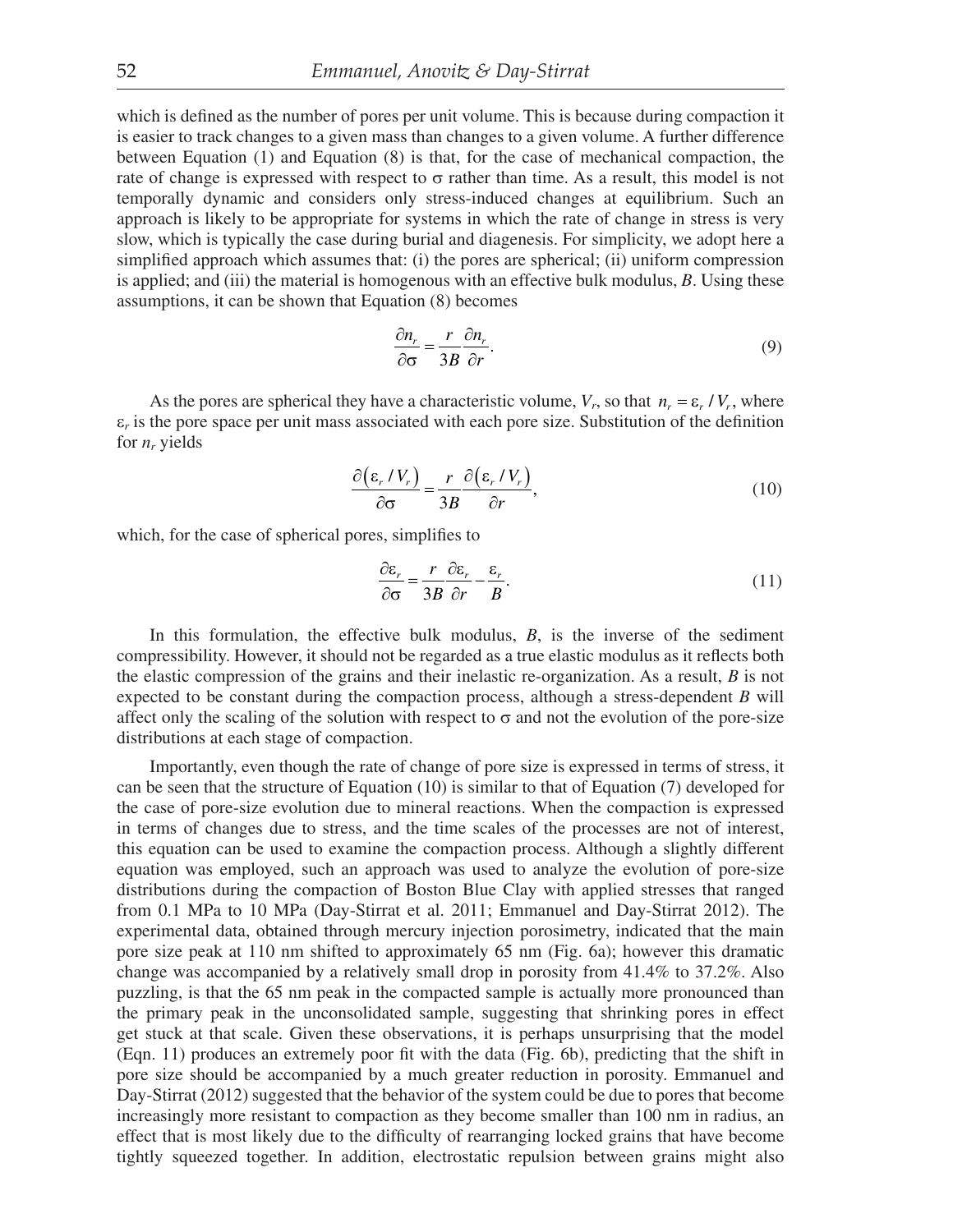

**Figure 5.** Pore-size distributions in sandstone from the Stø Formation. (a) Distributions—measured by mercury injection porosimetry—from a poorly cemented sample and well cemented sample; (b) Comparison between a simulated distribution—evolved from the high porosity distribution in (a)—and the measured distribution. The constant *v* model (Eqn. 2) produces a good fi t at pore sizes > 10 μm, but predicts that smaller pores will close off. Time in the simulations is arbitrary so that the duration of the simulation is equal to 1 unit of time; the *v* parameter is 1.2 mm. (c) Simulated distribution using the interfacial energy model of Equation 3 and the measured distribution. The initial condition is the same as that in (b). Note that a much better fit is obtained for pores in the <10 µm range. Parameter values are:  $\Omega = 1.0004$ ;  $v_m = 2.269 \times 10^{-5} \text{ m}^3 \text{ mol}^{-1}; \theta = \pi/4; \gamma = 0.35 \text{ J} \text{ m}^{-2}; R = 8.314 \text{ J} \text{K}^{-1} \text{mol}^{-1}; T = 357 \text{ K}; k = 3.8 \times 10^8 \text{ mol} \text{ m}^{-2}.$ 

become significant at the sub-100-nm scale, and this could contribute to the resistance to grain compaction. The simplest way to adapt the model to account for such processes is to make *B* pore-size dependent, which would reflect different levels of effective compressibility in the material surrounding pores of different sizes. A similar approach was suggested by Emmanuel and Day-Stirrat (2012), and an increasingly stiff matrix at smaller scales was shown to be able to improve the fit between the measurements and simulations. However, further study is required to determine the most appropriate functional form required to describe the potential size dependence of the effective bulk modulus.

Although compaction is often considered to be dependent only on the applied stress, in many applications the temporal evolution of pore-size distributions may also be of interest. A time dependent equation can be obtained by multiplying Equation (10) by the temporal derivative of  $\sigma$  (i.e., the rate of applied stress), and defining the parameter  $\alpha$  as  $\alpha = \partial \sigma / \partial t$  yields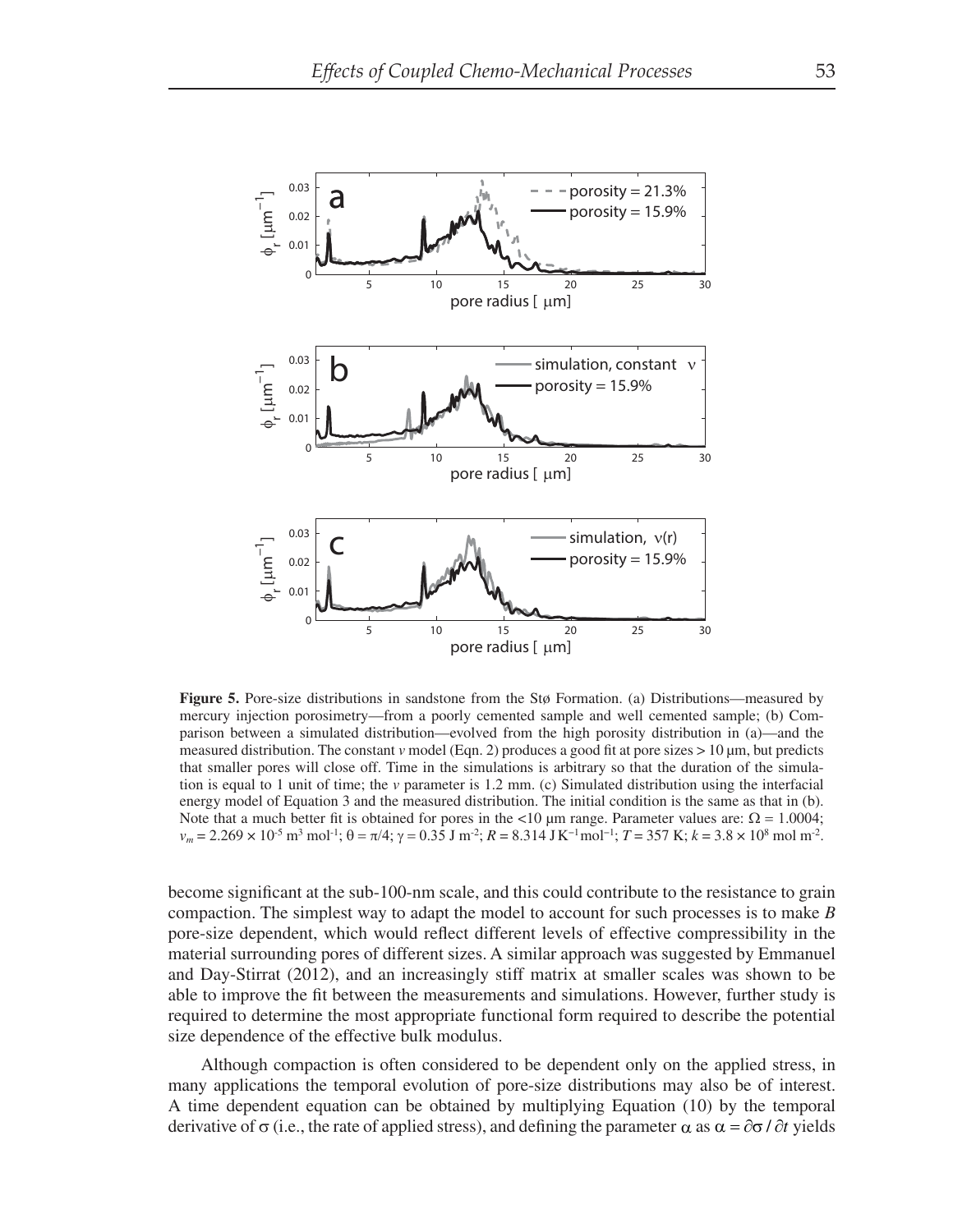$$
\frac{\partial \varepsilon_r}{\partial t} = \alpha \left[ \frac{r}{3B} \frac{\partial \varepsilon_r}{\partial r} - \frac{\varepsilon_r}{B} \right].
$$
 (12)

Moreover, as  $\epsilon_r = \varphi_r / \rho_b$  where  $\rho_b$  is the bulk density, the equation can be expressed in terms of  $\varphi_r$  such that

$$
\frac{\partial (\varphi_r / \varphi_b)}{\partial t} = \alpha \left[ \frac{r}{3B} \frac{\partial (\varphi_r / \varphi_b)}{\partial r} - \frac{\varphi_r}{B \varphi_b} \right],
$$
(13)

and it can be shown that

$$
\frac{\partial \varphi_r}{\partial t} = \frac{\alpha}{B} \left[ \frac{r}{3} \frac{\partial (\varphi_r / \rho_b)}{\partial r} - \varphi_r \right] + \frac{\varphi_r}{\rho_b} \frac{\partial \rho_b}{\partial t}.
$$
(14)

We note that both during compaction and geochemical reactions  $\rho_b$  will evolve over time; however,  $\rho_b$  is related to  $\varphi_r$  by

$$
\rho_b = \rho_s \left( 1 - \int \varphi_r \mathrm{d}r \right),\tag{15}
$$

where  $\rho_s$  is the density of the solid phase. Thus, Equation (13) is actually an integro-differential equation with the form

$$
\frac{\partial \varphi_r}{\partial t} = \frac{\alpha}{B} \left[ \frac{r}{3} \frac{\partial (\varphi_r / \varphi_b)}{\partial r} - \varphi_r \right] - \frac{\varphi_r}{\left(1 - \int \varphi_r dr\right)} \frac{\partial (\int \varphi_r dr)}{\partial t}.
$$
(16)

While Equation (15) can be solved numerically, at present the main obstacle to testing the model's ability to describe real systems is the absence of reliable datasets documenting the evolution over time of pore-size distributions during compaction.

#### **CHEMO-MECHANICAL COUPLING AND PORE-SIZE EVOLUTION**

In many situations geochemical and mechanical compaction do not act independently of each other, but rather act in concert, and the two approaches developed in the previous sections can be integrated to yield a single expression for the evolution of pore-size distributions. Summing the right hand sides of Equations (7) and (15) yields a single expression:

$$
\frac{\partial \varphi_r}{\partial t} = -\left[\frac{\partial (\nu \varphi_r)}{\partial r} - \frac{3\nu \varphi_r}{r}\right] + \frac{\alpha}{B} \left[\frac{r}{3} \frac{\partial (\varphi_r / \varphi_b)}{\partial r} - \varphi_r\right] - \frac{\varphi_r}{\left(1 - \int \varphi_r dr\right)} \frac{\partial (\int \varphi_r dr)}{\partial t}.
$$
\n(17)

While solving this equation is a non-trivial task, it represents an important framework with which to tackle evolving pore-size distributions in geological scenarios in which chemomechanical coupling exists.

One scenario in which both mechanical compaction and mineral reactions can influence the evolution of porosity is during the intrusion of magma into sediments and concurrent contact metamorphism. In the country rock surrounding the intrusion, porosity is often filled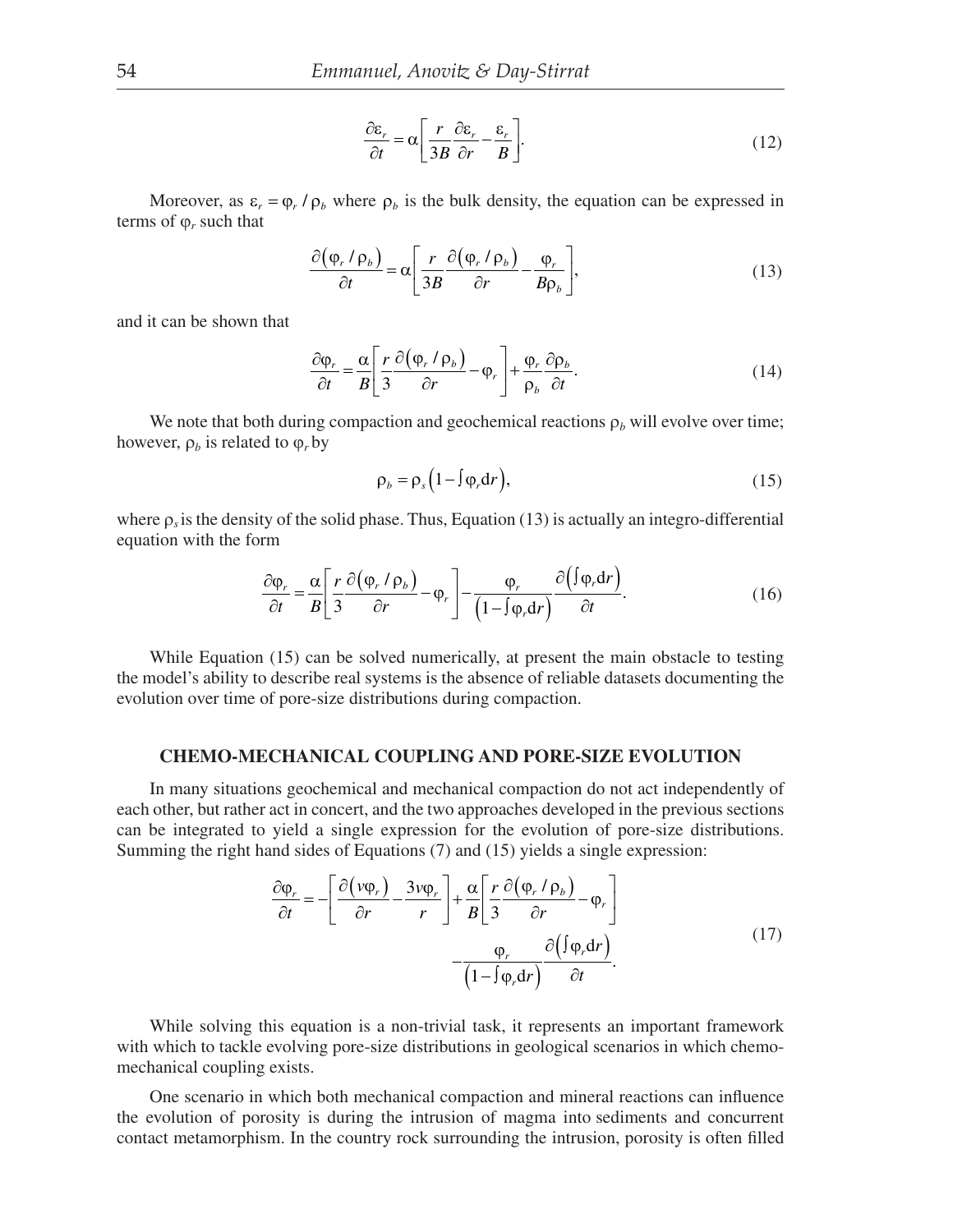

**Figure 6.** Pore-size distributions during compaction of Boston Blue Clay. (a) Measured distributions at an applied stress of 0.1 MPa and at 10 MPa. (b) Comparison of simulated distributions with the measured distribution in the compacted sample. In all the simulations  $B = 9.2$  MPa. None of the three different pore geometries used (spherical, cylindrical, and cuboid) produce a good match with the data. This failure is likely to be due to the fact that the model does not account for size-dependent effects such as the increased difficulty of rearranging grains as they get pushed closer together. Data from Emmanuel and Day-Stirrat (2012).

as a result of reaction, recrystallization, and grain compaction (Baer 1991; Summer and Ayalon 1995; Young 2008). For example, scanning electron microscopy images of sandstone from the Jurassic Inmar formation, sampled near an intrusion in the Ramon Crater in Israel, reveal that metamorphosed sandstone has a much lower porosity than unaltered sandstone (Fig. 7a–b). In addition, backscattered electron imaging reveals the presence of minerals, such as kaolinite and Fe-oxides, in the quartzite that are not present in unaltered sandstone (Summer and Ayalon 1995). While the images clearly show a significant level of porosity reduction due to recrystallization and grain rearrangement, additional processes are also revealed from an analysis the pore-size distribution data obtained using the (U)SANS technique detailed by Anovitz and Cole (2015, this volume). Peaks at pore sizes of 1 nm and 10 nm present in the unmetamorphosed country rock are not present in the metamorphic quartzite (Fig. 7c–d), which could indicate the healing of micro-cracks or infilling of tiny pores during the metamorphic process (Brantley et al. 1990; Brantley 1992). Interestingly, this result is the opposite of that found during the diagenetically controlled mineralization in sandstones discussed earlier, which can leave small pores unfilled (Emmanuel et al. 2010), but similar to the changes was seen in metamorphosed marls (Wang et al. 2013). Such differences could be due to a higher level of supersaturation during metamorphic processes, preferential nucleation in small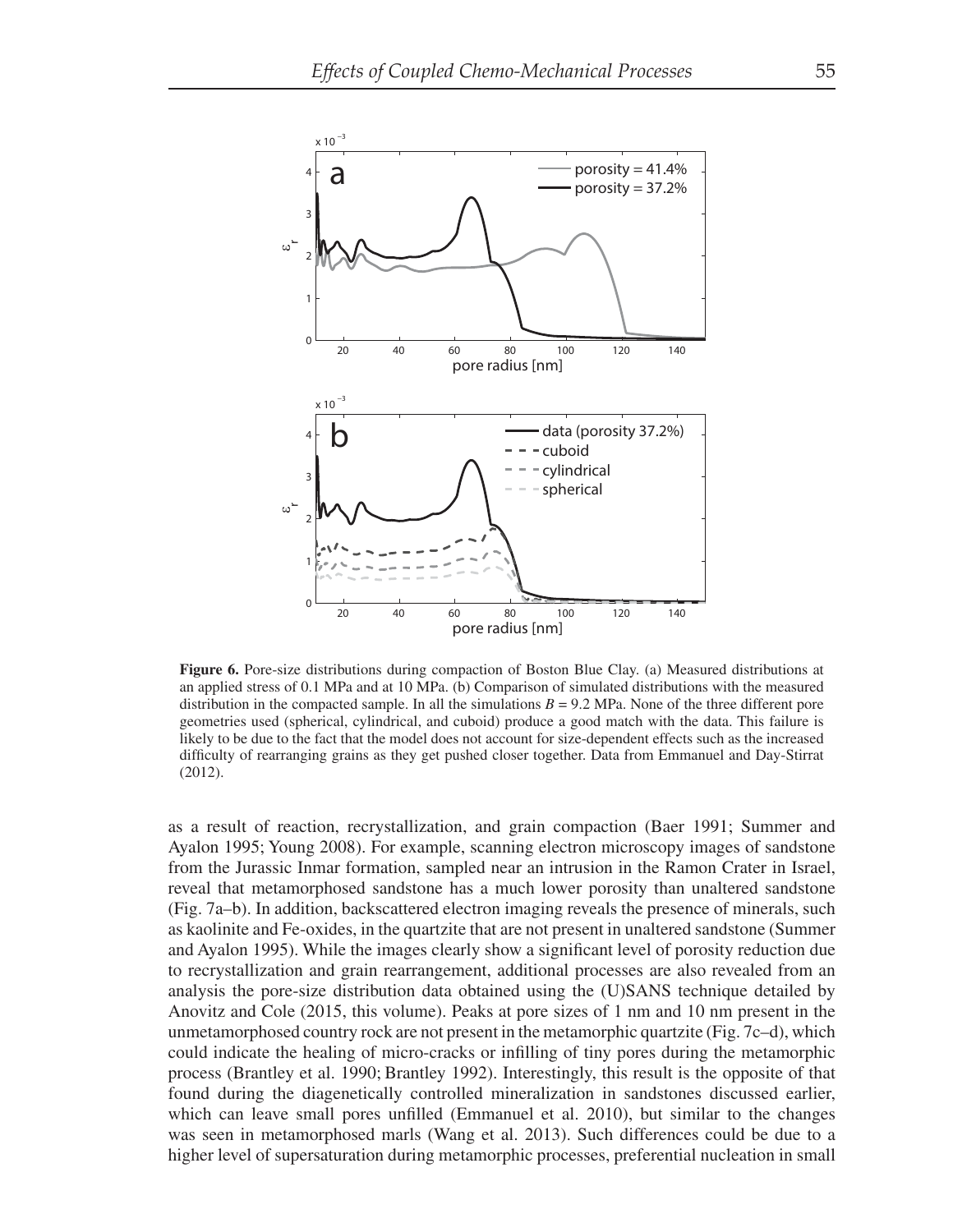

**Figure 7.** Scanning electron microscope images of (a) sandstone and (b) quartzite from the "Woodwork Shop" in the Ramon Crater Israel. Cumulative pore volume for pores < 10 m for (c) sandstone and (d) quartzite, and pore volume distributions for (e) sandstone and (f) quartzite. Note that the peaks at 1 nm and 10 nm in the unmetamorphosed sandstone are absent in the quartzite.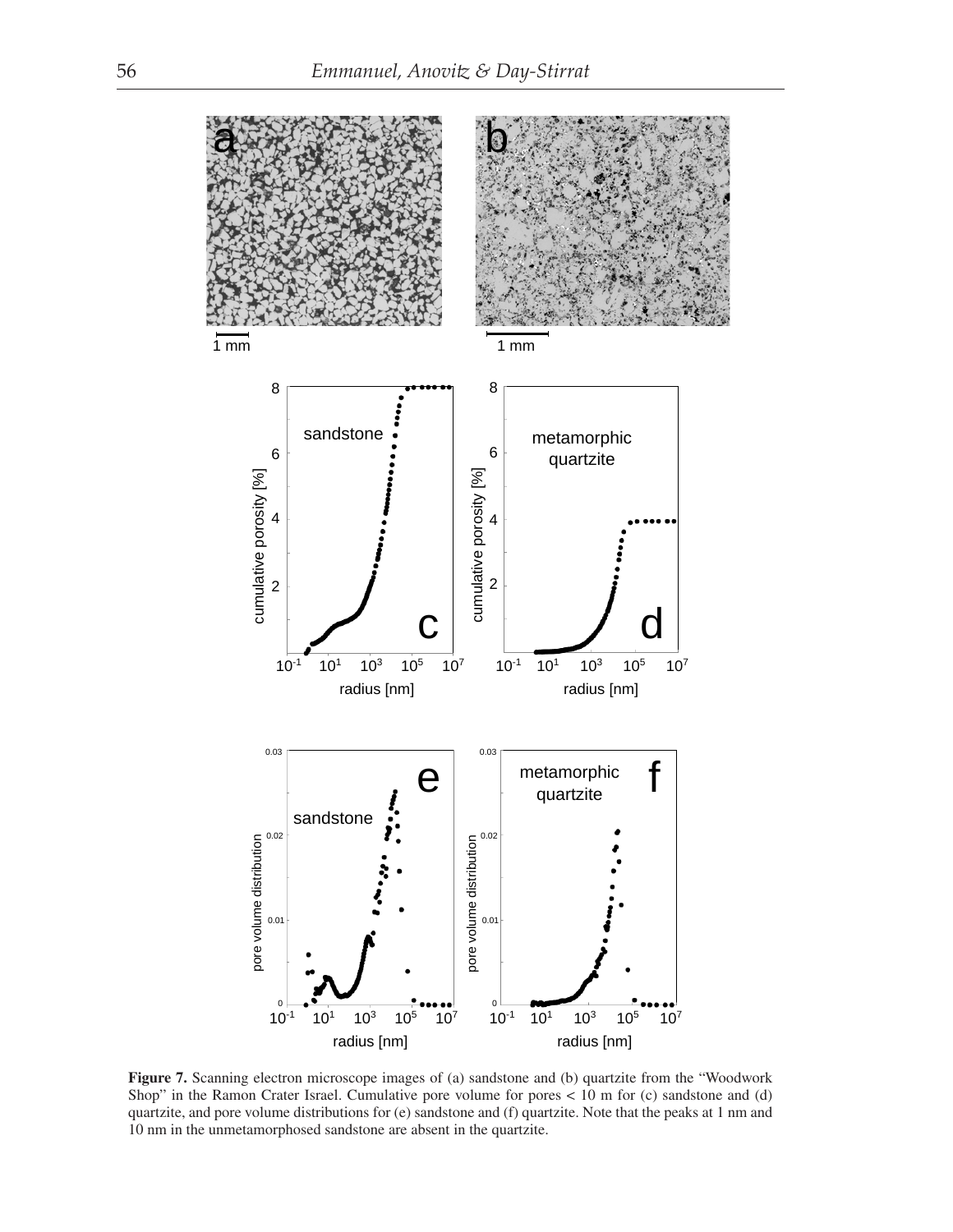pores (Hedges et al. 2013), or mechanical compaction. In future studies, models such as that detailed in Equation (17) should help constrain the mechanisms and conditions influencing the evolution of pore-size distributions in complex diagenetic and metamorphic scenarios.

#### **CONCLUDING REMARKS**

In this paper, we have outlined the equations governing the evolution of pore-size distributions during diagenesis and metamorphism. Three scenarios for changing porosity were explored: (i) mineral precipitation and dissolution; (ii) mechanical compaction; (iii) coupled chemo-mechanical effects. We showed that when compared with experimental and field data, such models can be used to identify important processes governing the evolution of voids at different spatial scales.

Although the equations detailed here provide a theoretical framework for the analysis of porosity evolution, a number of important challenges can be identified. Due to the lack of a diffusive term, the partial differential equations are relatively stiff, so that the numerical solutions can be unstable, particularly when the simulated processes are size dependent. Moreover, the equations in which the bulk density changes need to be accounted for (i.e., Eqns. 15 and 16) have not yet been solved. Software capable of solving integro-differential equations could provide a route to mapping the behavior of these more complicated models.

In addition to the practical difficulties associated with solving the partial differential equations, there are a number of more fundamental limitations associated with the approach explored here. One basic assumption is that all the pores undergo a gradual, predictable evolution as a result of mineral infilling or mechanical squeezing, and such an approach does not allow for stochastic processes that may lead to pores of any given size evolving in different ways. Moreover, during cementation existing voids may be filled by porous cement or newly formed minerals (Fig. 8), effectively subdividing large pores into smaller ones, so that relatively high levels of porosity are maintained even though a drastic reduction in pore size may occur. Such processes may be accounted for by introducing additional diffusive or sink/source terms in the equations, although this will require further parametrization of the model. On an applied level, even if models can reliably predict the evolution of pore-size distributions, the way such data can best be used to determine changes to permeability has yet to be resolved.

In many systems, in addition to the mechano-chemical processes, fluid flow can also add an extra layer of complexity. In addition to transporting dissolved species through the porous



**Figure 8.** Scanning electron microscope image showing a porous phyllosilicate cement bridging two quartz grains. Such cement can fill large existing pores while creating numerous nanometer scale voids.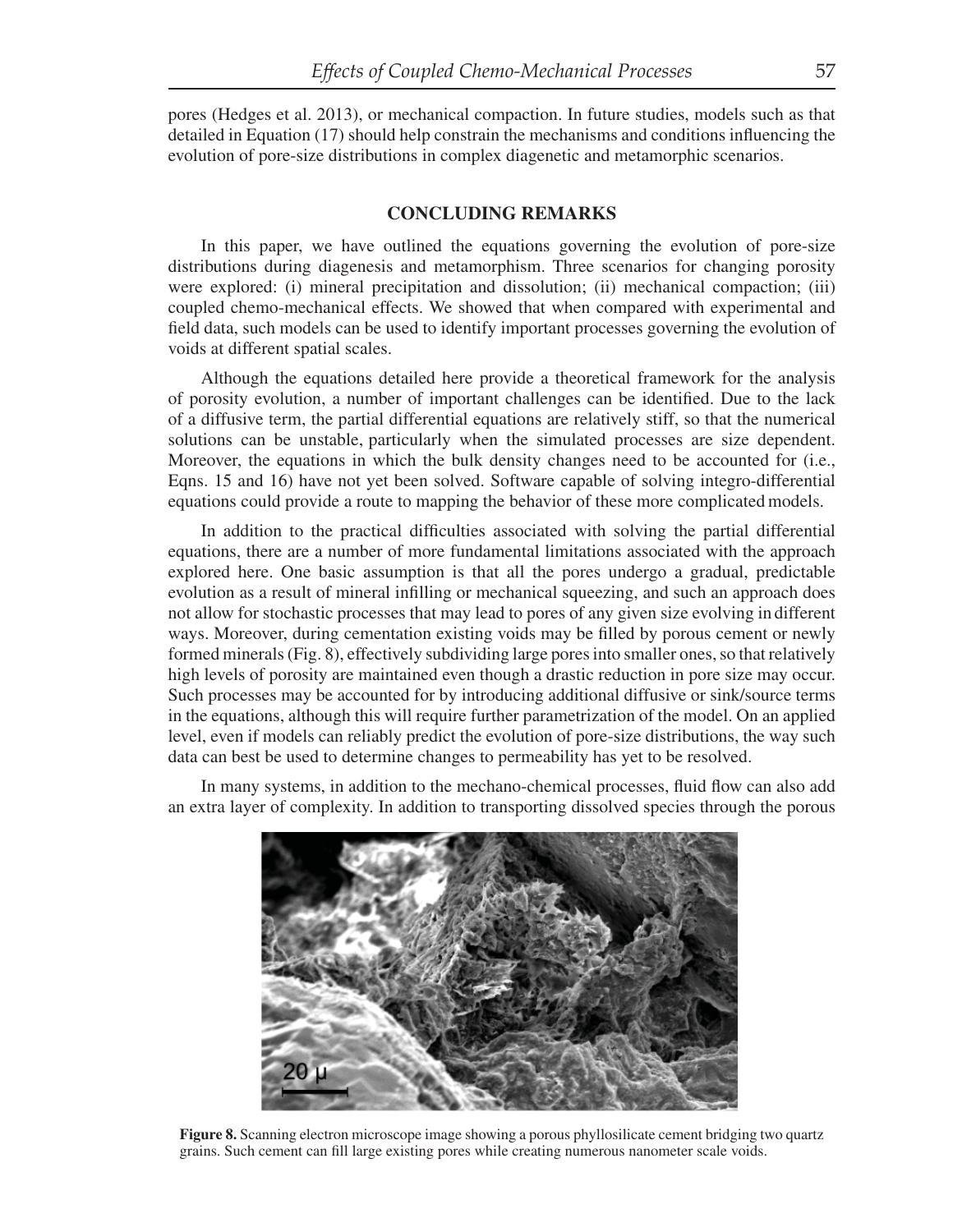matrix, cement holding grains together may dissolve, allowing solid grains to be mobilized and transported as colloids through the porous matrix. Grain detachment has been observed in some studies of carbonate rocks (Emmanuel and Levenson 2014; Luquot et al. 2014), and the process may enhance porosity in regions in which grains are removed, while simultaneously reducing porosity in regions where grains are deposited. At present, determining how this mechanism influences spatial patterns of porosity and permeability requires new experimental data and more sophisticated reactive transport models.

One additional aspect crucial to the coupling between geochemical and mechanical process not addressed by the models presented here is the impact that porosity evolution has on the mechanical properties, such as the bulk modulus or fracture strength, of the geological media. Statistical techniques aimed at obtaining these data from descriptions of pore structures are summarized elsewhere in this volume (Anovitz and Cole 2015, this volume). Cementation typically increases rock strength and stiffness, and this is expected to have an effect on the evolution of pore size and permeability. There is an abundance of empirical data concerning the mechanical properties of rocks with different levels of porosity, but the effect that microstructural evolution has on rock strength is still not well understood. Thus, both experimental and theoretical studies aimed at developing a comprehensive framework linking geochemical reactions to the strength of porous geological materials represents an important direction for future research.

### **ACKNOWLEDGMENTS**

SE thanks the Israel Ministry of National Infrastructures, Water, and Energy. Effort by LMA was supported by research sponsored by the Division of Chemical Sciences, Geosciences, and Biosciences, Office of Basic Energy Sciences, U.S. Department of Energy. We acknowledge the support of the National Institute of Standards and Technology, Center for Neutron Research, U.S. Department of Commerce, and the High-Flux Isotope Reactor at the Oak Ridge National Laboratory in providing the research neutron facilities used in this work. This work utilized facilities supported in part by the National Science Foundation under agreement No. DMR-0944772. Certain commercial equipment, instruments, materials and software may be identified in this paper to foster understanding. Such identification does not imply recommendation or endorsement by the National Institute of Standards and Technology, the Department of Energy, or the Oak Ridge National Laboratory, nor does it imply that the materials or equipment identified are necessarily the best available for the purpose. We are also grateful to Ben Gilbert and Carl Steefel for their helpful reviews.

#### **REFERENCES**

- Anovitz LM, Cole DR (2015) Characterization and analysis of porosity and pore structures. Rev Mineral Geochem 80:61–164
- Anovitz LM, Lynn GW, Cole DR, Rother G, Allard LF, Hamilton WA, Porcar L, Kim MH (2009) A new approach to quantification of metamorphism using ultra-small and small angle neutron scattering. Geochim Cosmochim Acta 73:7303–7324
- Anovitz LM, Cole DR, Rother G, Allard LF, Jackson AJ, Littrell KC (2013a) Diagenetic changes in macro- to nano-scale porosity in the St. Peter Sandstone: An (ultra) small angle neutron scattering and backscattered electron imaging analysis. Geochim Cosmochim Acta 102:280–305
- Anovitz LM, Mamontov E, Ishai PB, Kolesnikov AI (2013b) Anisotropic dynamics of water ultra-confined in macroscopically oriented channels of single-crystal beryl: A multi-frequency analysis. Phys Rev E 88:052306
- Anovitz LM, Cole DR, Jackson AJ, Rother G, Littrell KC, Allard LF, Pollington AD, Wesolowski DJ (2015) Effect of quartz overgrowth precipitation on the multiscale porosity of sandstone: a (U)SANS and imaging analysis. Geochim Cosmochim Acta 153:199–222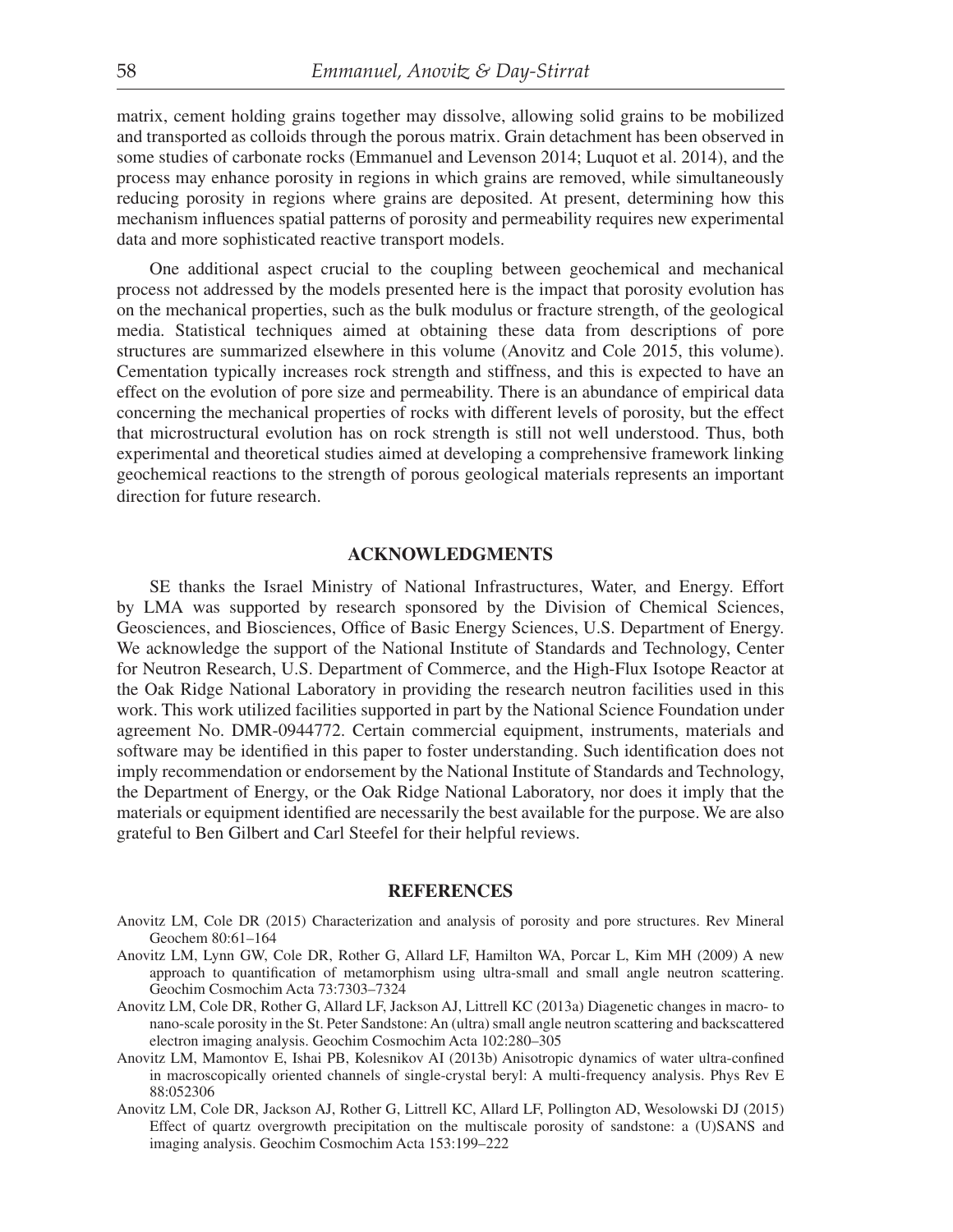Athy AF (1930) Density, porosity and compaction of sedimentary rocks. AAPG Bull 14:1–24

- Baer G (1991) Mechanisms of dike propagation in layered rocks and in massive, porous sedimentary rocks. J Geophys Res 96:11911–11929
- Bear J (1988) Dynamics of Fluids in Porous Media, Dover Books on Physics and Chemistry, Dover
- Brantley SL (1992) The effect of fluid chemistry on quartz microcrack lifetimes. Earth Planet Sci Lett 113:145–156
- Brantley SL, Evans B, Hickman SH, Crerar DA (1990) Healing of microcracks in quartz: Implications for fluid flow. Geology 18:136-139
- Costa A (2006) Permeability–porosity relationship: A reexamination of the Kozeny–Carman equation based on a fractal pore-space geometry assumption. Geophys Res Lett 33:L02318
- Day-Stirrat RJ, Aplin AC, Środoń J, Van der Pluijm BA (2008a) Diagenetic reorientation of phyllosilicate minerals in Paleogene mudstones of the Podhale Basin, southern Poland. Clays Clay Miner 56:100–111
- Day-Stirrat RJ, Loucks RG, Milliken KL, Hillier S, van der Pluijm BA (2008b) Phyllosilicate orientation demonstrates early timing of compactional stabilization in calcite-cemented concretions in the Barnett Shale (Late Mississippian), Fort Worth Basin, Texas (USA). Sediment Geol 208:27–35
- Day-Stirrat RJ, Dutton SP, Milliken KL, Loucks RG, Aplin AC, Hillier S, van der Pluijm BA (2010) Fabric anisotropy induced by primary depositional variations in the silt: clay ratio in two fine-grained slope fan complexes: Texas Gulf Coast and northern North Sea. Sediment Geol 226:42–53
- Day-Stirrat RJ, Schleicher AM, Schneider J, Flemings PB, Germaine JT, van der Pluijm B (2011) Preferred orientation of phyllosilicates: Effects of composition and stress on resedimented mudstone microfabrics. J Struct Geol 33:1347–1358
- Dewhurst DN, Yang Y, Aplin AC (1999) Permeability and fluid flow in natural mudstones. Geol Soc, London, Spec Publ 158:23–43
- Emmanuel S, Ague JJ (2009) Modeling the impact of nano-pores on mineralization in sedimentary rocks. Water Resour Res 45:W04406
- Emmanuel S, Berkowitz B (2007) Effects of pore-size controlled solubility on reactive transport in heterogeneous rock. Geophys Res Lett 34:L06404
- Emmanuel S, Day-Stirrat RJ (2012) A framework for quantifying size dependent deformation of nano-scale pores in mudrocks. J Appl Geophys 86:29–35
- Emmanuel S, Levenson Y (2014) Limestone weathering rates accelerated by micron-scale grain detachment. Geology 42:751–754
- Emmanuel S, Ague JJ, Walderhaug O (2010) Interfacial energy effects and the evolution of pore-size distributions during quartz precipitation in sandstone. Geochim Cosmochim Acta 74:3539–3552
- Hedberg HD (1936) Gravitational compaction of clays and shales. Am J Sci 31:241–287
- Hedges LO, Whitelam S (2013) Selective nucleation in porous media. Soft Matter 9:9763–9766
- Huber C, Shafei B, Parmigiani A (2014). A new pore-scale model for linear and non-linear heterogeneous dissolution and precipitation. Geochim Cosmochim Acta 124:109–130
- Kang Q, Zhang D, Chen S, He X (2002) Lattice Boltzmann simulation of chemical dissolution in porous media. Phys Rev E 65:036318
- Kang Q, Tsimpanogiannis IN, Zhang D, Lichtner PC (2005) Numerical modeling of pore-scale phenomena during  $CO<sub>2</sub>$  sequestration in oceanic sediments. Fuel Process Technol 86:1647–1665
- Kang Q, Lichtner PC, Zhang D (2007) An improved lattice Boltzmann model for multicomponent reactive transport in porous media at the pore scale. Water Resour Res 43:W12S14
- Kolesnikov AI, Anovitz LM, Mamontov E, Podlesnyak A, Ehlers G (2014) Strong anisotropic dynamics of ultra-confined water. J Phys Chem B 118:13414-13419
- Kozeny J (1927) Über kapillare Leitung des Wassers im Boden. Sitzungsber Akad Wiss Wien 136:271–306
- Lasaga AC (1998) Kinetic Theory in the Earth Sciences. Princeton University Press, Princeton New Jersey
- Leij FJ, Ghezzehei, TA, Or D (2002) Modeling the dynamics of the soil pore-size distribution. Soil Till Res 64:61–78
- Li L, Peters CA, Celia MA (2006) Upscaling geochemical reaction rates using pore-scale network modeling. Adv Water Res 29:1351–1370
- Lukasiewicz SJ, Reed JS (1988) Specific permeability of porous compacts as described by a capillary model. J Am Ceram Soci 71:1008–1014
- Luquot L, Rodriguez O, Gouze P (2014) Experimental characterization of porosity structure and transport property changes in limestone undergoing different dissolution regimes. Transport Porous Med 101:507– 532
- Mamontov E, Vlcek L, Wesolowski DJ, Cummings PT, Rosenqvist J, Wang W, Cole DR, Anovitz LM, Gasparovic G (2009) Suppression of the dynamic transition in surface water at low hydration levels: a study of water on rutile. Phys Rev E 79:051504
- Manning CE, Bird DK (1995) Porosity, permeability, and basalt metamorphism. Geol Soc Spec Pap 296:123– 140